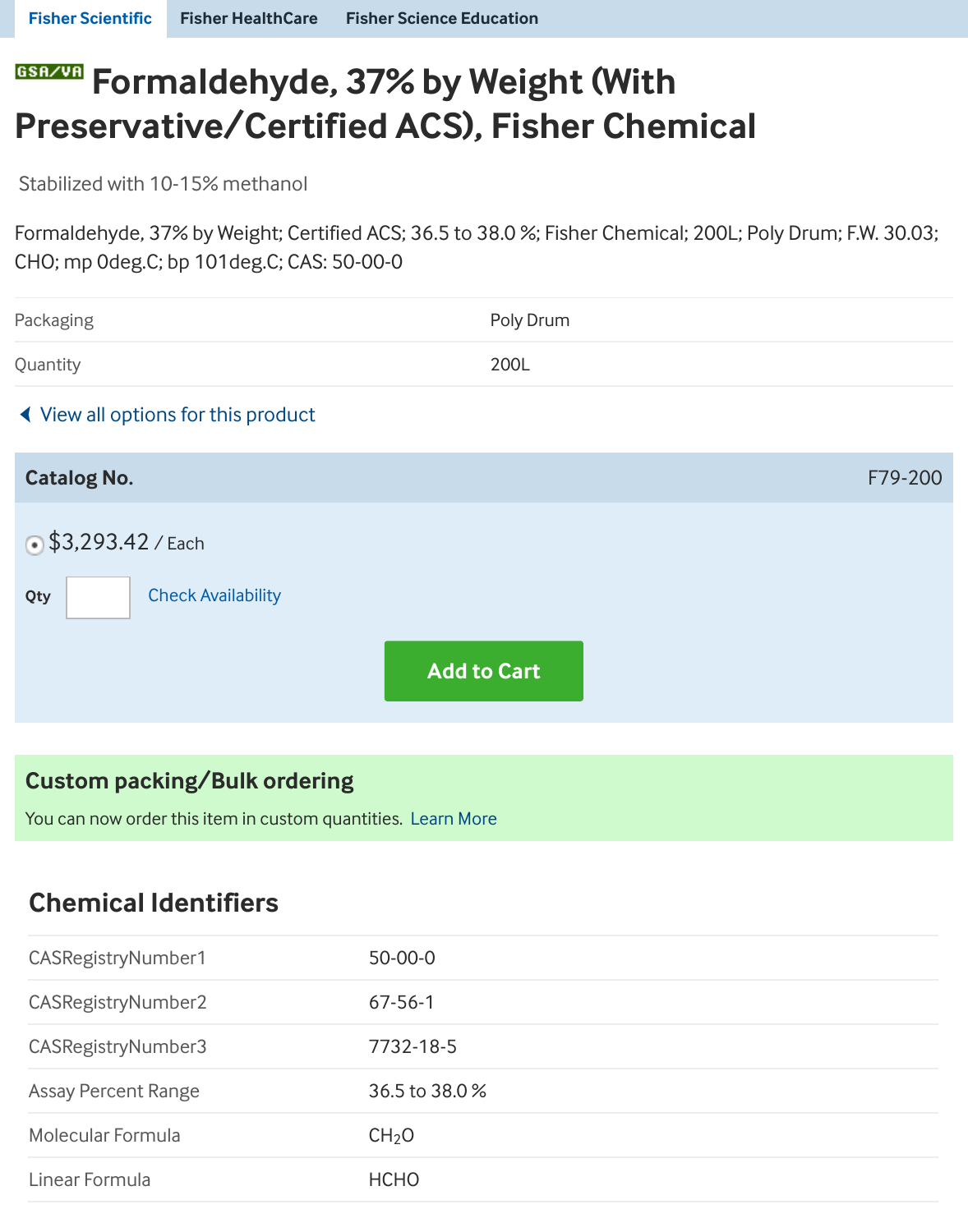| MFCD Number                      | MFCD00003274                                   |
|----------------------------------|------------------------------------------------|
| Synonym                          | Formic Aldehyde                                |
| <b>Chemical Name or Material</b> | Formaldehyde, 37% by Weight, With Preservative |

# **Specifications**

| Chloride                   | 5ppm max.                       |
|----------------------------|---------------------------------|
| Density                    | >1.0                            |
| Heavy Metals (as Pb)       | 5ppm max.                       |
| Iron (Fe)                  | 2ppm max.                       |
| Ignition Residue           | 0.005% max.                     |
| Methanol                   | 9 to 15% v/v                    |
| Packaging                  | Poly Drum                       |
| pH                         | [NULL]                          |
| <b>Physical Form</b>       | Liquid                          |
| Quantity                   | 200L                            |
| Sulfate                    | $0.002%$ max.                   |
| <b>Titratable Acid</b>     | $0.006$ mEq/g max.              |
| <b>Vapor Pressure</b>      | [NULL]                          |
| Viscosity                  | [NULL]                          |
| <b>Boiling Point</b>       | 101°C / 213.8°F                 |
| <b>Melting Point</b>       | $0^{\circ}$ C / 32 $^{\circ}$ F |
| Color                      | Colorless                       |
| CASRegistryNumber1         | 50-00-0                         |
| CASRegistryNumber2         | $67 - 56 - 1$                   |
| CASRegistryNumber3         | 7732-18-5                       |
| PhysicalForm               | Liquid                          |
| <b>Assay Percent Range</b> | 36.5 to 38.0%                   |
| Molecular Formula          | CH <sub>2</sub> O               |
| Linear Formula             | <b>HCHO</b>                     |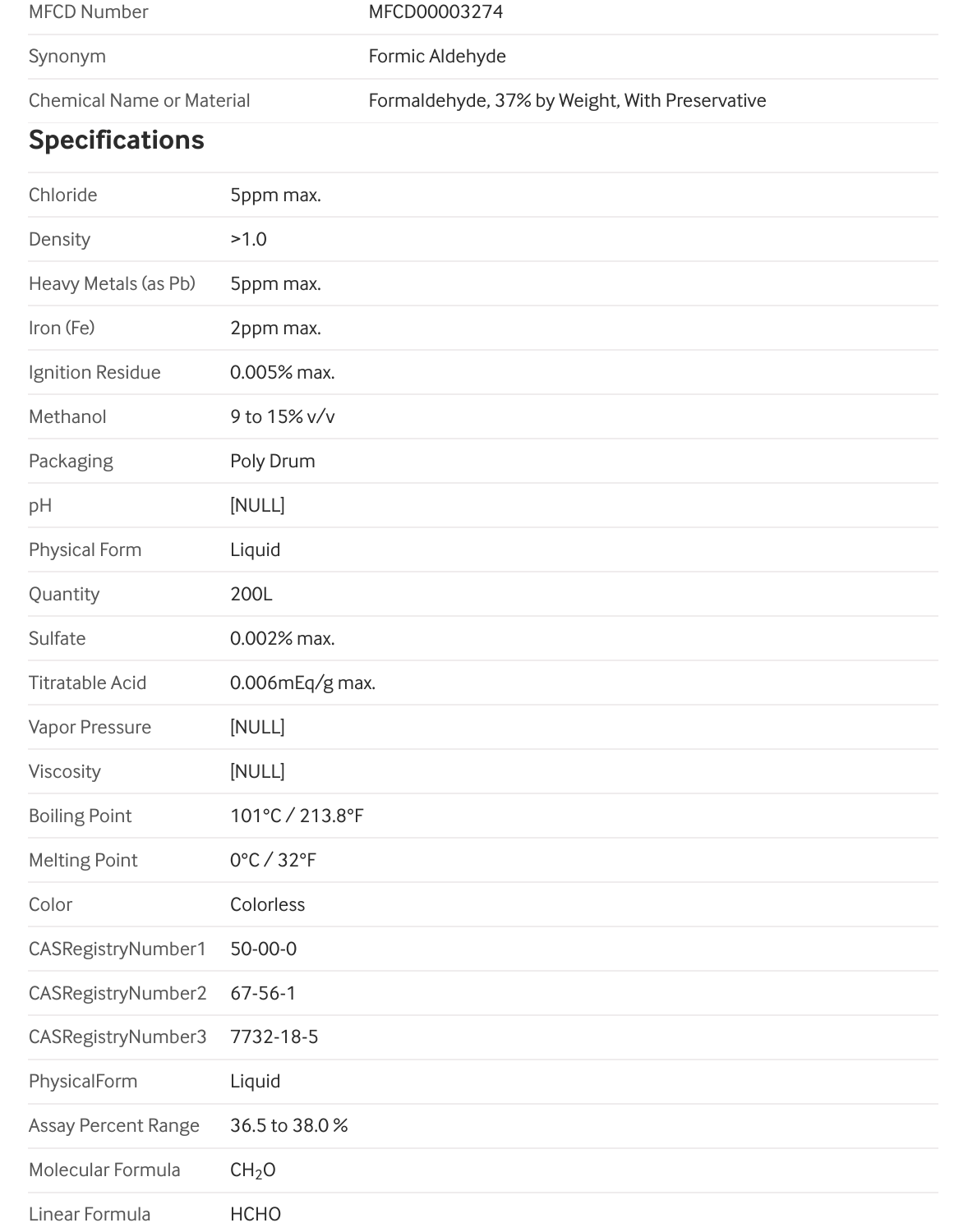| Symbol                                     |                                                                                                                                                                                                                                                                                                                                                                                                                                                                                                                                                                                                                                                                                                                            |
|--------------------------------------------|----------------------------------------------------------------------------------------------------------------------------------------------------------------------------------------------------------------------------------------------------------------------------------------------------------------------------------------------------------------------------------------------------------------------------------------------------------------------------------------------------------------------------------------------------------------------------------------------------------------------------------------------------------------------------------------------------------------------------|
| <b>Health Hazard 2</b>                     | <b>DANGER!</b>                                                                                                                                                                                                                                                                                                                                                                                                                                                                                                                                                                                                                                                                                                             |
| <b>Health Hazard 3</b>                     | <b>Emergency Overview</b><br>Flammable liquid and vapor. Poison, may be fatal or cause blindness if sw<br>Cannot be made non-poisonous. Toxic by inhalation, in contact with skin<br>swallowed. Causes burns by all exposure routes. Vapor harmful. May caus<br>skin reaction. May cause central nervous system effects. WARNING! This<br>contains a chemical known in the State of California to cause birth defect<br>personal protective equipment. Keep away from open flames, hot surface<br>sources of ignition. Use only under a chemical fume hood. Use only unde<br>fume hood. Wash off immediately with plenty of water for at least 15 min<br><b>NFPA</b><br>Health:3<br><b>Flammability:2</b><br>Instability:0 |
| <b>Chemical Name or</b><br><b>Material</b> | Formaldehyde, 37% by Weight, With Preservative                                                                                                                                                                                                                                                                                                                                                                                                                                                                                                                                                                                                                                                                             |
| Assay                                      | 36.5 to 38.0%                                                                                                                                                                                                                                                                                                                                                                                                                                                                                                                                                                                                                                                                                                              |
| Grade                                      | <b>Certified ACS</b>                                                                                                                                                                                                                                                                                                                                                                                                                                                                                                                                                                                                                                                                                                       |
|                                            |                                                                                                                                                                                                                                                                                                                                                                                                                                                                                                                                                                                                                                                                                                                            |

#### Report a content error

#### Report a content error

## **Related Products**



**X3P-1GAL Xylenes (Histological), Fisher [Che](https://www.fishersci.com/shop/products/formaldehyde-37-by-weight-with-preservative-certified-acs-fisher-chemical-7/f79200#)mical > Poly Bottle; 1**

**gal.**



**\$149.47** Each

**\$478.30** Case of 4 EA



**16-320-730 Fisherbrand™ 4 oz. Specimen Containers > Sterile; Blue cap**

**\$115.96** Case of 100



**isop wate**